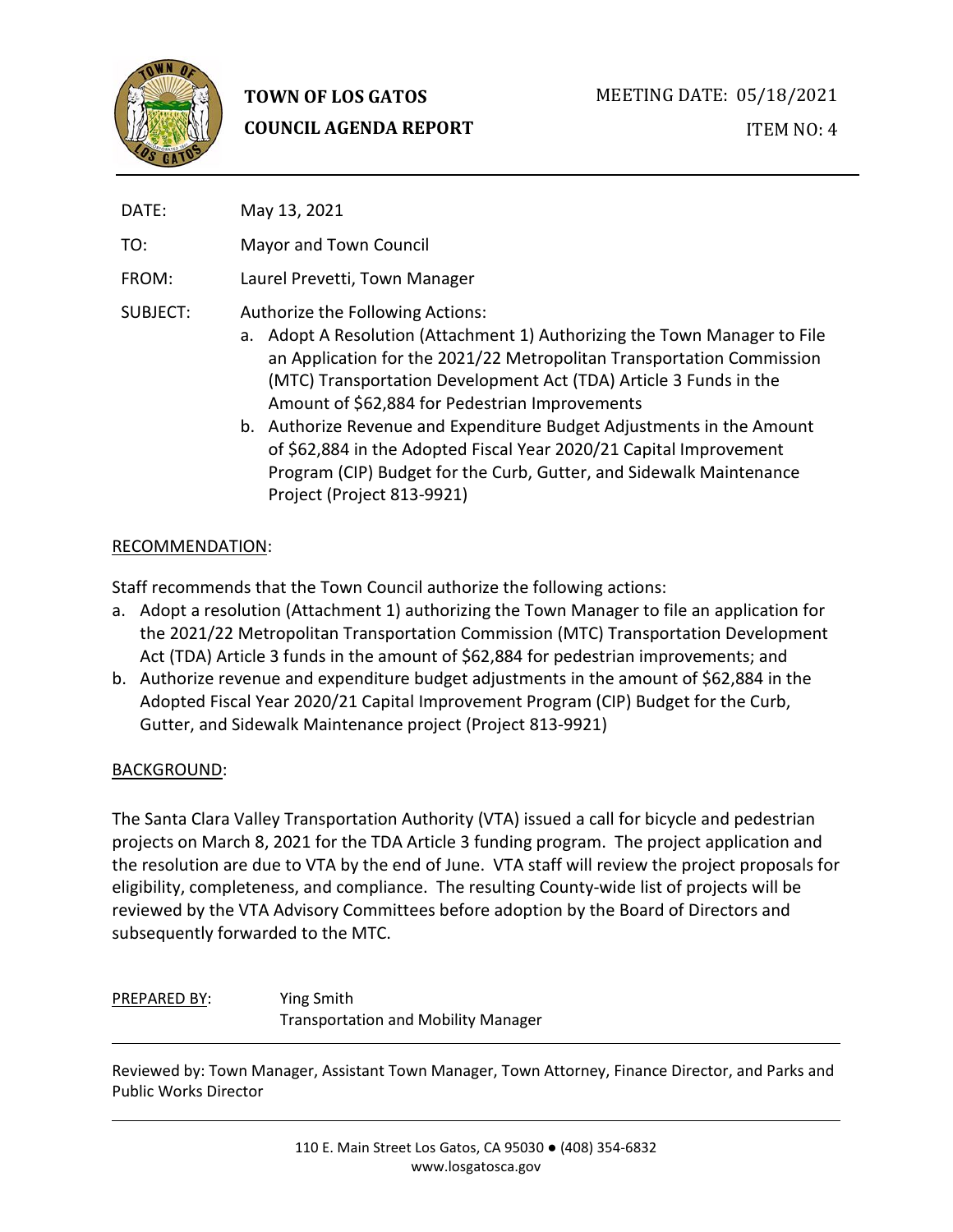## PAGE **2** OF **3**

# SUBJECT: Resolution Authorizing the Town Manager to File an Application for the 2021/22 Transportation Development Act (TDA) Article 3 Funds DATE: May 13, 2021

## BACKGROUND (continued):

The portion of TDA funds that the Town is eligible for is calculated based on population. The Town has been given a "guarantee" share of \$62,884, which includes banked funds from Fiscal Year 2020/21.

## DISCUSSION:

The TDA Article 3 program provides the greatest flexibility in the use of funds among all bicycle and pedestrian funding programs. Eligible uses include construction and/or engineering of a bicycle or pedestrian capital project, maintenance of a multi-purpose path which is closed to motorized traffic, bicycle safety education programs, and development of comprehensive bicycle or pedestrian facilities plans.

Town staff considered several options for use of the funds, including banking it for additional years. Staff is recommending allocating the TDA funds for pedestrian improvements. If approved, the project scope would include the engineering and construction costs for highvisibility crosswalks, Americans with Disabilities Act (ADA) compliant curb ramps, and other pedestrian improvements at multiple locations. The eligible improvements overlap well with those in the Town's Curb, Gutter, and Sidewalk Maintenance project, which is an ongoing annual project for the repair and replacement of hazardous and non-compliant curbs, gutters, and sidewalks throughout Town to enhance pedestrian and bicyclist accessibility and safety.

The level of repair and maintenance performed in any given year has been limited by available annual funding from the General Fund Reserve (GFAR). Funds are utilized predominantly to address locations where paving projects create a requirement for curb ramps and curb and gutter repair. Allocating additional funds to an existing project would provide greater flexibility and efficiency in carrying out the design and construction activities.

## CONCLUSION:

Staff recommends that the Council adopt a resolution authorizing the Town Manager to file an application for the 2021/22 TDA Article 3 funds in the amount of \$62,884 to fund pedestrian improvements. Staff further recommends that the TDA funds be allocated to the Curb, Gutter, and Sidewalk Maintenance project (Project 813-9921) by a revenue budget adjustment.

## COORDINATION:

This report was coordinated with the Finance Department and the Complete Streets and Transportation Commission.